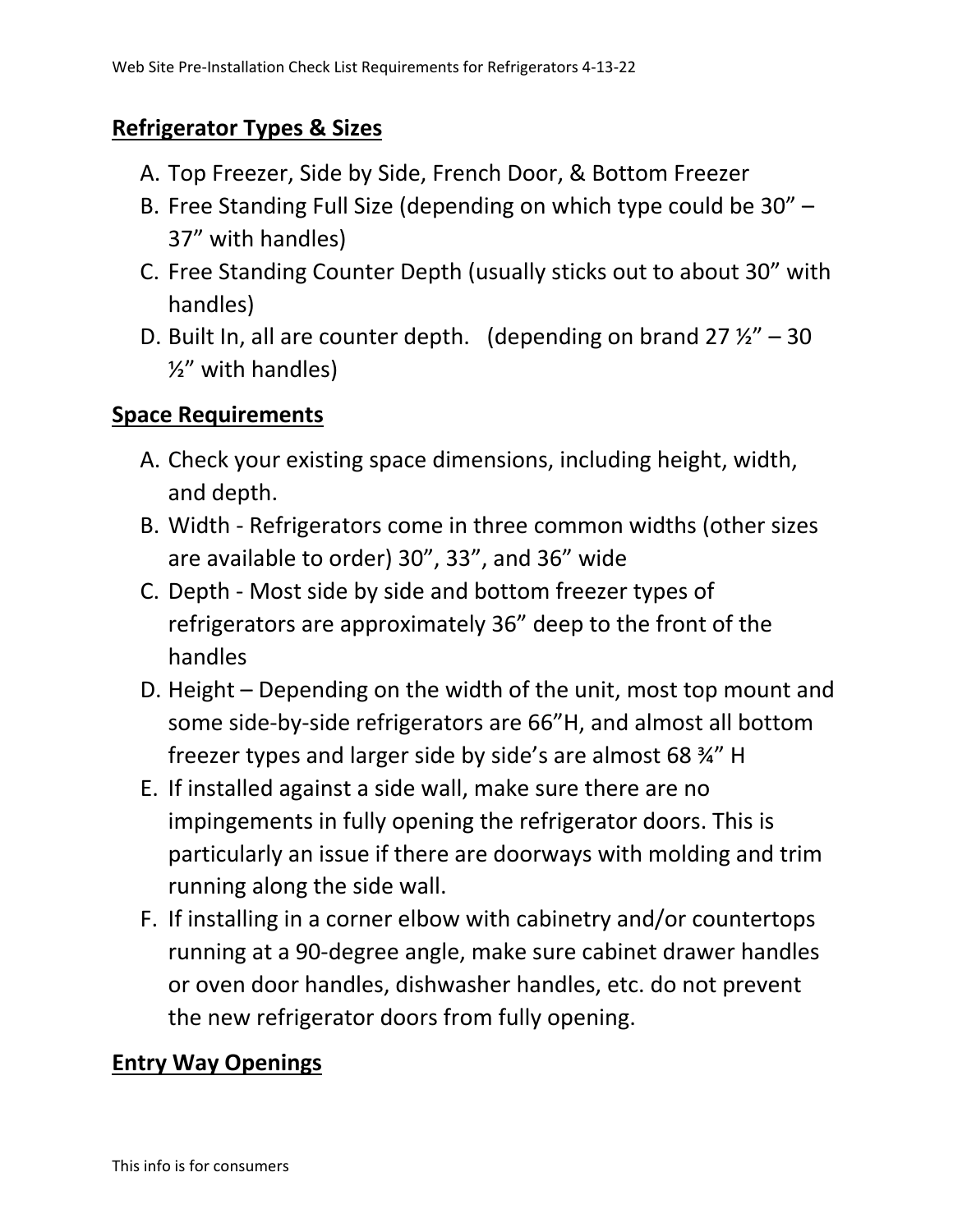- A. Measure the width of all door and pathways into and through the house leading into the kitchen to confirm the new refrigerator can be brought into the kitchen.
- B. If there is an island in front of the refrigerator, make sure there is room to pull out and remove the old refrigerator.

## **Water Supply**

- A. Make sure the water supply shut off valve operates to turn off the water supply. Sometimes they freeze in place and won't operate properly, requiring replacement.
- B. If you have a T type (saddle) valve, it should be replaced.
- C. Know where your main shut off valve is located, especially if you are in a condo, because the valve may not be located on your own property, restricting your access.
- D. Check the type of water supply tubing you have coming to your current refrigerator. If it's plastic, it needs to be replaced with either copper or braided stainless steel.

# **Flooring**

- A. What type of flooring is under your refrigerator, tile, solid wood, veneered wood, linoleum, bamboo, etc.?
- B. What is the condition of the flooring in front of and under the refrigerator?

Takes pictures of the current model number tag, the refrigerator and its surrounding, the waster shut off valve and anything else you think could impact the refrigerator replacement. Send photos to our sales team [\(Sales@LandersAppliance.com\)](mailto:Sales@LandersAppliance.com).